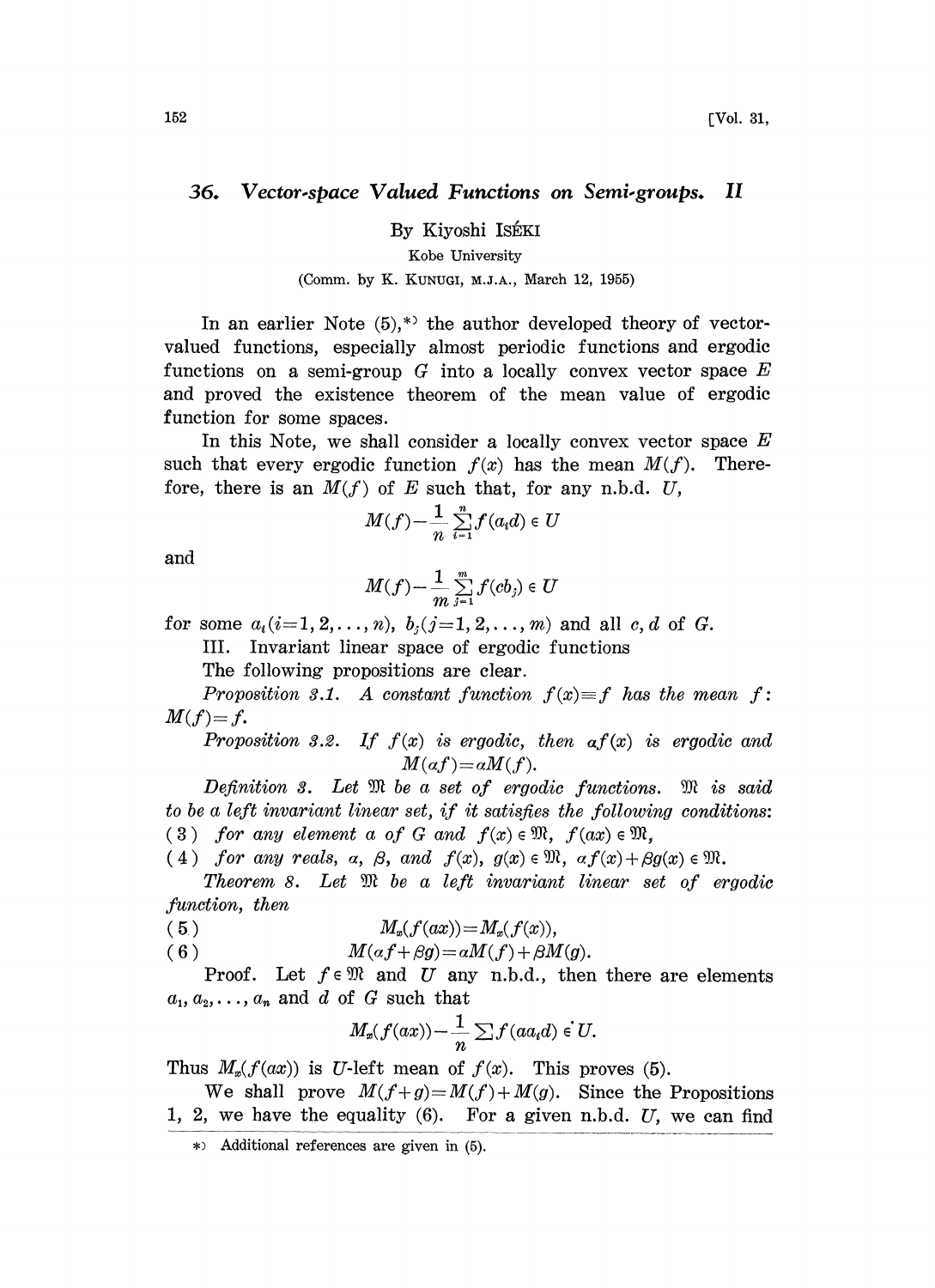$a_1, a_2, \ldots, a_n$  of G such that

(7) 
$$
M(f) - \frac{1}{n} \sum f(a_i d) \in U.
$$

Since  $\mathfrak{M}$  is an invariant linear set,  $\frac{1}{a} \sum g(a_i x)$  is ergodic, therefore, for a given n.b.d. *V*, there are  $b_1, b_2, \ldots, b_m$  such that

$$
M_{\mathscr{B}}\left\{\frac{1}{n}\sum g(a_ix)\right\}-\frac{1}{m}\sum_{j=1}^m\frac{1}{n}\sum_{i=1}^n g(a_ib_jd)\in V.
$$

This shows that

$$
M_{\mathfrak{m}}\left\{\frac{1}{n}\sum_{i=1}^n g(a_ix)\right\}=M_{\mathfrak{m}}(g(x)).
$$

Hence

$$
(8) \t\t\t M_x(g(x)) - \frac{1}{mn} \sum_{i,j} g(a_i b_j d) \in V.
$$

From (7), we have

$$
(9) \t\t\t\t M_x(f(x)) - \frac{1}{mn} \sum_{i,j} g(a_i b_j d) \in U.
$$

Thus, (8) and (9) imply

$$
M_x(f(x)+g(x))-\frac{1}{mn}\sum (f(a_ib_jd)+g(a_ib_jd))\in U+V.
$$

Hence, we have

$$
M(f+g) = M(f) + M(g).
$$

Definition 4. Let  $f(x)$  be a function of G to E.  $f(x)$  is said to be strong ergodic, if for any n.b.d. U, there is an element f of E such that

$$
f-\frac{1}{n}\sum_{i=1}^n f(ca_id) \in U
$$

for some  $a_1, a_2, \ldots, a_n$  and any c, d of G.

We call f the strong mean of  $f(x)$ , and denote it by  $\overline{M}(f)$ .

If G has unit, every strong ergodic function is ergodic..

If  $f(x)$  is strong ergodic, then  $f(cxd)$  is strong ergodic. Moreover, if  $f(x)$ ,  $g(x)$  are strong ergodic, then  $af(x)+\beta g(x)$  is strong ergodic. We shall show  $f(x)+g(x)$  is strong ergodic. For a given n.b.d. U, we can find f, g, and  $a_1, \ldots, a_n, b_1, \ldots, b_m$  such that

$$
f-\frac{1}{n}\sum_{i=1}^n f(ca_id) \in U
$$

and

$$
g-\frac{1}{m}\sum_{j=1}^mg(cb_jd)\in U.
$$

Hence

$$
f-\frac{1}{mn}\sum_{i,j}f(ca_ib_jd)\in U
$$

and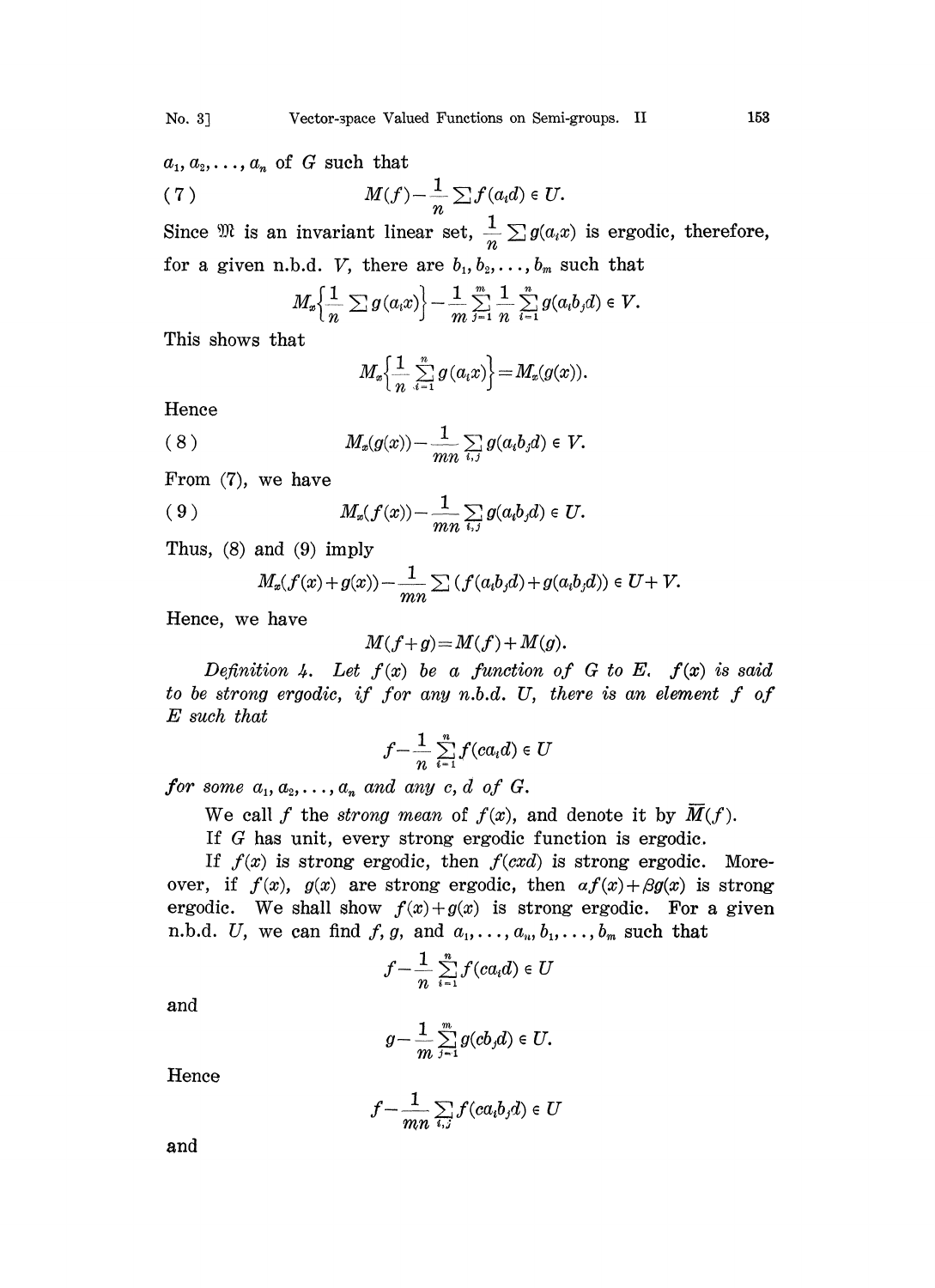$$
g-\frac{1}{mn}\sum_{i,j}g(ca_ib_jd)\in U.
$$

Therefore, we have

$$
f+g-\frac{1}{mn}\sum_{i,j}\left(f(ca_ib_jd)+g(ca_ib_jd)\right)\in U+U.
$$

This shows that  $f(x)+g(x)$  is strong ergodic.

Theorem 9. Let  $f(x)$ ,  $g(x)$  be strong ergodic functions, then

$$
(10) \t af(x) + \beta g(x) \t is \ strongly \ ergodic, \ and
$$

$$
M(\alpha f+\beta g)\!=\!\alpha M(f)+\beta M(g),
$$

(11) 
$$
f(cxd)
$$
 is strong ergodic, and  
\n
$$
\overline{M}_x(f(cxd)) = \overline{M}_x(f(x)).
$$

(12) Any constant functions 
$$
f(x) \equiv f
$$
 is strong ergodic and  $\overline{M}(f(x)) = f$ .

IV. A mean value theorem of almost periodic functions

Suppose that a given semi-group G has unit element. Let  $f(x)$ be a vector-space valued function on G.

For every n.b.d. U, there are two elements  $a_0, b_0$  and a family of sets,  $A_1, \ldots, A_n$  of G such that

$$
\bigcup_{i=1}^n A_i = G.
$$

(14) 
$$
c, d \in G \quad \text{and} \quad x, y \in A_i \text{ imply}
$$

$$
f(ca_0xb_0d)-f(ca_0yb_0d)\in U.
$$

(15) 
$$
cxd, cyd \in A_i
$$
 implies  $f(x) - f(y) \in U$ .

We shall consider a minimal decomposition  $\{A_i\}_{i=1,2,...,n}$  of G. Such a decomposition exists. Therefore, we shall apply the combinatorial method by W. Maak (2), and we can take elements  $h_i$  of  $A_{(i-1,2,...,n)}$ such that

 $h_i \in ca_0 A_{j_i} b_0 d$  for all  $c, d$  of  $G, \ldots$ ,

where  $A_{j_i}$  (i=1, 2,..., n) is some permutation of  $A_i$ . Therefore, we can find elements  $h_i$  such that

$$
h_i\!=\!ca_0h_{j_i}'b_0d,\qquad h_{j_i}'\in A_{j_i}'
$$

for every *i*. For  $a_i \in A_i$ , we have

$$
\frac{1}{n} \sum_{i=1}^{n} f(a_0) - \frac{1}{n} \sum f(ca_0a_ib_0d) = \frac{1}{n} \sum_{i=1}^{n} (f(a_i) - f(ca_0a_jb_0d))
$$
\n
$$
= \frac{1}{n} \sum_{i=1}^{n} (f(a_i) - f(h_i)) + \frac{1}{n} \sum_{i=1}^{n} \{f(h_i) - f(ca_0a_jb_0d)\}
$$
\n
$$
\in \frac{1}{n} \sum_{i=1}^{n} U + \frac{1}{n} \sum_{i=1}^{n} (f(h_i) - f(ca_0a_jb_0d))
$$
\n
$$
\subset U + \frac{1}{n} \sum_{i=1}^{n} (f(h_i) - f(ca_0a_jb_0d)).
$$

On the other hand, since  $h_i=ca_0h'_i, b_0d$ , we have

154 K. ISKI [Vol. 31,